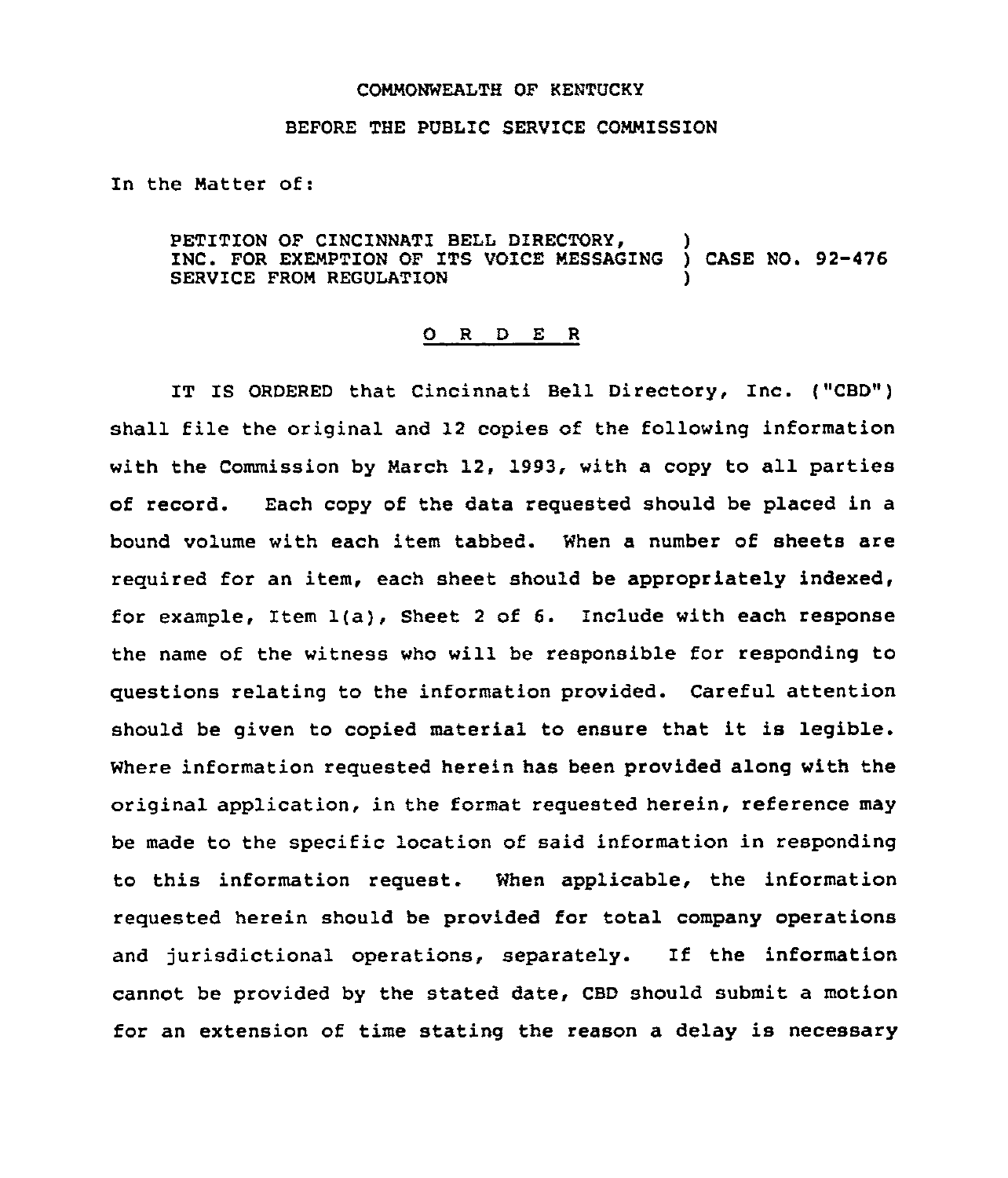and a date by which the information will be furnished. Such motion will be considered by the Commission.

1. Provide <sup>a</sup> detailed description of CBD's Voice Nessaging Service.

2. For the Voice Messaging Service:

a. Explain whether or not Voice Messaging may be purchased as a "stand-alone" service, without the customer being required to purchase service features other than those required for a dial tone.

b. If eo, separately describe each of the service features that are embodied in Voice Messaging and which are tariffed.

c. If not, separately describe each of the service features which must be purchased first by the customer and which are tariffed.

d. For each tariffed service to which a customer must subscribe prior to purchasing Voice Messaging, describe and justify the need for tying Voice Messaging to each service.

3. Are customers required to purchase Voice Messaging as <sup>a</sup> "total package" or may they purchase only a few of the service features as listed on pages <sup>2</sup> and 3 of CBD's petition? Explain.

4. Itemize the price that will be paid by the customer for each of the service features embodied in Voice Nessaging for the residential and business markets. Include the profit mark-up or contribution as a separate item for each service feature.

5. For the residential and business markets:

 $-2-$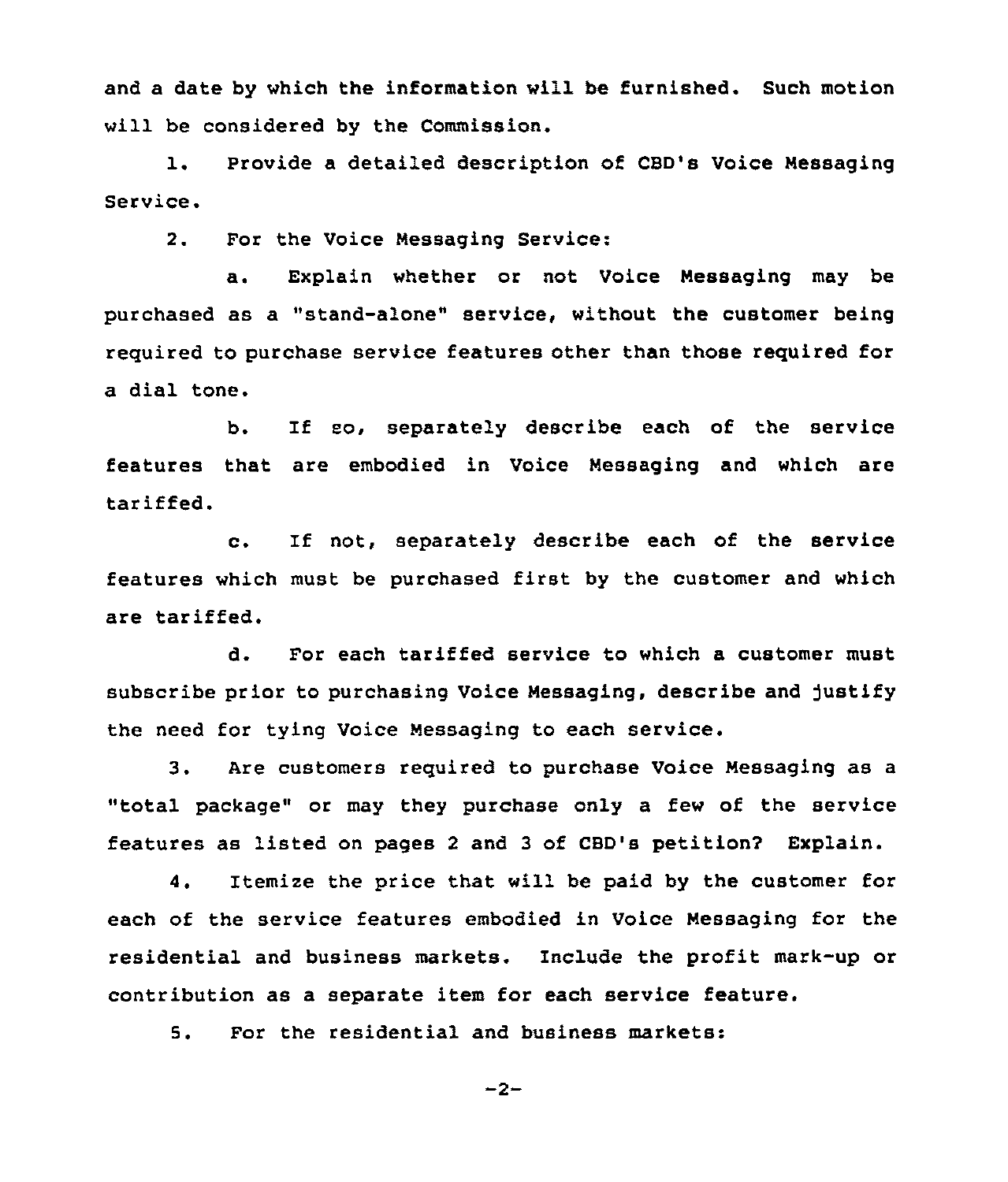a. List all common carriers in territories where CBD seeks to offer Voice Nessaging which offer central office based services which are functionally equivalent to Voice Nessaging.

b. List all carriers offering a service functionally equivalent to Voice Messaging who must purchase a service or services from CBT or CBD to offer their competing service, the services which must be purchased, and their respective prices.

6. Are the prices of services competitors must purchase from CBD, identical to the prices CBD's residential and business customers must pay? For example, is CBD imputing the cost of these services? Explain.

7. Provide detailed diagrams indicating the network routing of a call during a Voice Nessaging Service transaction on both an intra- and interstate basis (i.e. provide <sup>a</sup> diagram depicting the interconnection of the voice messaging service Voice Messaging Service equipment with the network in both situations).

8. Identify and describe the additional services required for a competitor to provide a functionally identical Voice Messaging Service (e.g. call forwarding-no answer, call forwardingbusy line, or any other essential services). Are these features individually tariffed for purchase by competitive Voice Massaging Service providers? If so, indicate their respective tariffed rates.

9. Describe the limitations that impede the ability of the network to provide origination information with regard to intraand interstate access for Voice Nessaging.

$$
-3 -
$$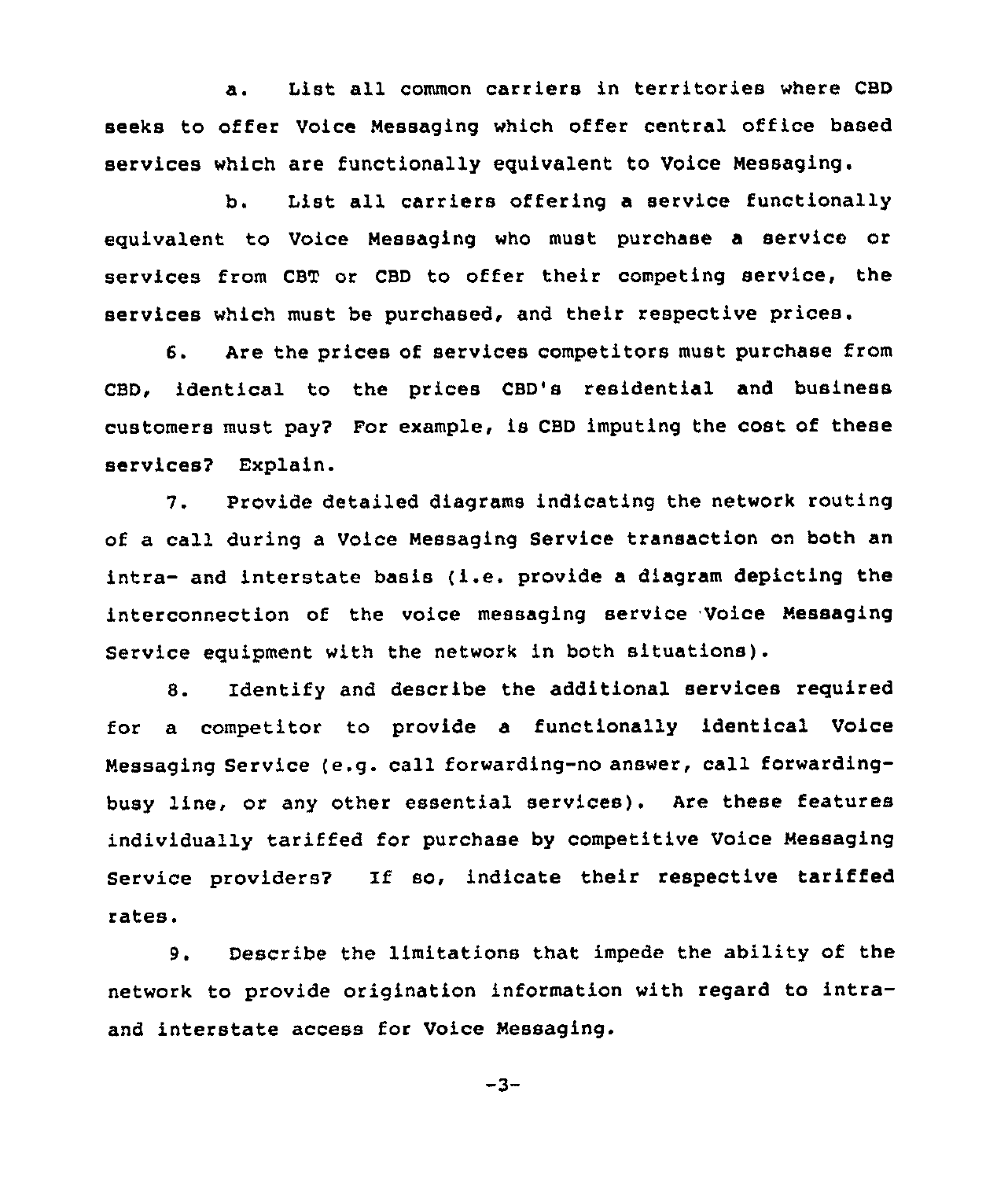10. Identify the physical location of the Voice Nessaging Service equipment required for Voice Nessaging (i.e. will the equipment be located at the central office or maintained at an external location?). Are other Voice Nessaging Service providers allowed access and use of this equipment? If so, at what tariffed rates?

11. Will the implementation of Open Network Architecture affect the provision of Voice Nessaging Services by competitors? Explain.

12. Under the FCC cost allocation rules, services considered "nonregulated" and their attendant investment and expenses are removed from the regulated accounts of the company before jurisdictional separations are performed. Given this procedure, is there any way that these nonregulated investments and expenses could be brought back into the jurisdictional separations process should this Commission choose to regulate enhanced services at the state level? Explain your answer.

13. Can the expenses and investments associated with Voice Nessaging be isolated from the expenses and investments of other non-regulated services after they are separated from expenses and investments subsequent to the application of Part 64 cost allocation rules2 If yes, provide examples of the application of Part 64 to total company expenses and investments to illustrate the process. If not, explain why.

 $-4-$